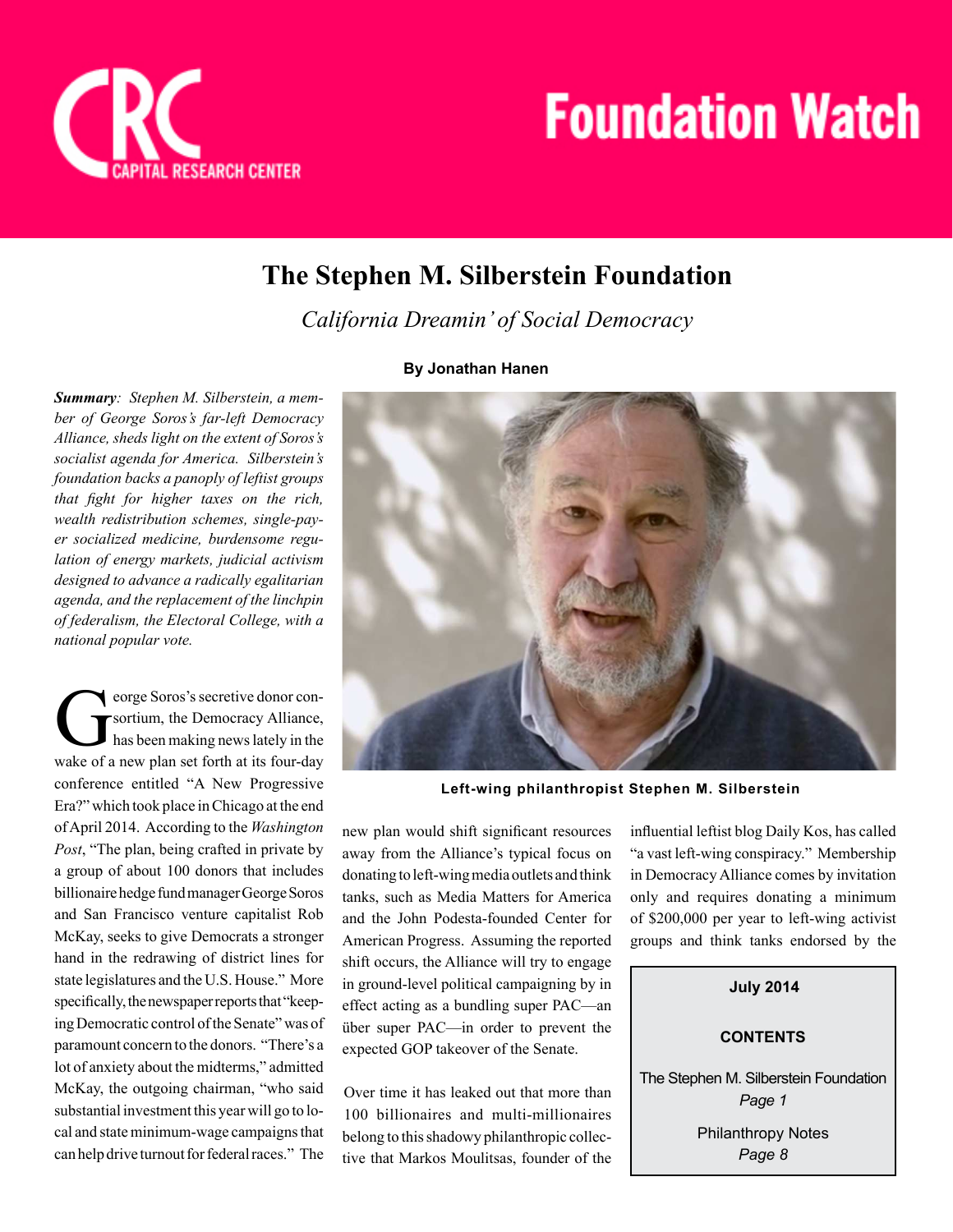Alliance. In addition to Soros and McKay, the *Washington Post* reports that hedge fund manager Tom Steyer of San Francisco (who is most famous in conservative circles for his self-interested opposition to the Keystone XL pipeline) and the trial lawyers Steve and Amber Mostyn from Houston are relatively new members (for more on Steyer, see *Green Watch, January 2014*). Other notable figures from the world of business have recently joined the ranks of this elite group: Adam Abram (insurance and real estate), Rick Segal (financial services), Paul Boskind (mental health services), Amy Goldman (real estate), and Henry van Ameringen (manufacturing). New School Professor Philip Munger, son of Berkshire Hathaway vice chairman Charles Munger, also became a member.

There has been a sizeable influx of labor leaders into Democracy Alliance. This may help to explain the group's strategic shift to make the minimum wage an issue in the 2014 mid-terms. Of course union contracts often have automatic salary increases triggered by increases in the minimum wage. New Alliance members include Noel Beasley, president of Workers United, a textile union

#### **Editor:** Matthew Vadum

#### **Publisher:** Terrence Scanlon

#### *Foundation Watch*

is published by Capital Research Center, a non-partisan education and research organization, classified by the IRS as a 501(c)(3) public charity.

**Address:** 1513 16th Street, N.W. Washington, DC 20036-1480

**Phone:** (202) 483-6900 **Long-Distance:** (800) 459-3950

**E-mail Address:** mvadum@capitalresearch.org

**Web Site:** http://www.capitalresearch.org

*Organization Trends* welcomes letters to the editor.

**Reprints** are available for \$2.50 prepaid to Capital Research Center.

affiliated with SEIU (Service Employees International Union), and Keith Mestrich, president of the union-owned Amalgamated Bank. Other new members are Larry Cohen, president of the Communications Workers of America (CWA); Randi Weingarten, president of the American Federation of Teachers; CWA senior director George Kohl; and Michelle Ringuette, Weingarten's assistant. Other individuals previously reported as members with ties to organized labor include former SEIU executive Anna Burger and National Education Association executive director John C. Stocks. SEIU President Mary Kay Henry is vice chair of the Alliance's board of directors. SEIU and the AFL-CIO are institutional members of the Alliance. (Around press time, the Alliance's website was updated to reflect that Stocks of the NEA has been named chairman of the group's board.)

Beyond the names listed in media coverage of Democracy Alliance, there are many rank-and-file dark money generals in this elite club who have not received much media scrutiny. The DA website says its mission is "a stronger democracy and more progressive America." It identifies four goals: "an open, vibrant democracy," "an opportunitydriven economy," "a dignity-based foreign policy," and "an independent judiciary." But the Alliance has been vague about the meaning of these terms. This report will profile a representative donor among the few known illuminati inside the group and examine his giving and political activities in order to see how he understands and pursues the Alliance's goals. Only then will we be in a position to surmise the full extent of the Alliance's social-democratic vision for America's future.

#### **History**

Stephen M. Silberstein, the founder of the private foundation that bears his name, is a key member of the Democracy Alliance. According to his bio at the website of the University of California Berkeley's Gold-

man School of Public Policy, where he sits on the board of advisers with U.S. Sen. Dianne Feinstein (D-Calif.), Silberstein earned a bachelor's degree in economics and a master's degree in library science from U.C. Berkeley, as well as a master's in econometrics from the University of Stockholm. Silberstein began his career as a computer programmer in the library at U.C. Berkeley, where he was responsible for the library's "total automation program," the project to computerize the entire card catalog which began in the early 1970s. The bio further states "Steve Silberstein co-founded Innovative Interfaces in 1978 and served as its first President. The company develops automated systems for libraries and now includes as its customers more than 1500 library systems around the world, including most of the campuses of the University of California and the California State University System, as well as large and small public city and county library systems."

Silberstein's computer company presumably generated the wealth that he used to found the Stephen M. Silberstein Foundation in Belvedere, Calif., in May 1998. It is not easy to research the foundation's activities. The foundation has no website, and a Google search reveals few to no publications or public speeches from Mr. Silberstein. The paper trail is almost non-existent.

One personal hobbyhorse does appear: Silberstein has in recent years jumped on the "inequality" bandwagon, urging higher taxes. As one law professor summarized Silberstein's idiosyncratic idea, Silberstein "would adjust the corporate tax rate based on the ratio of CEO pay to the average worker. A company with a ratio at the 1980 level of 50:1 would pay tax at the current rate of 35%, with the rate rising for companies with a higher ratio and lower for those with a narrower pay gap."

It is a bad idea for several reasons. It disincentivizes growth, thus hurting both job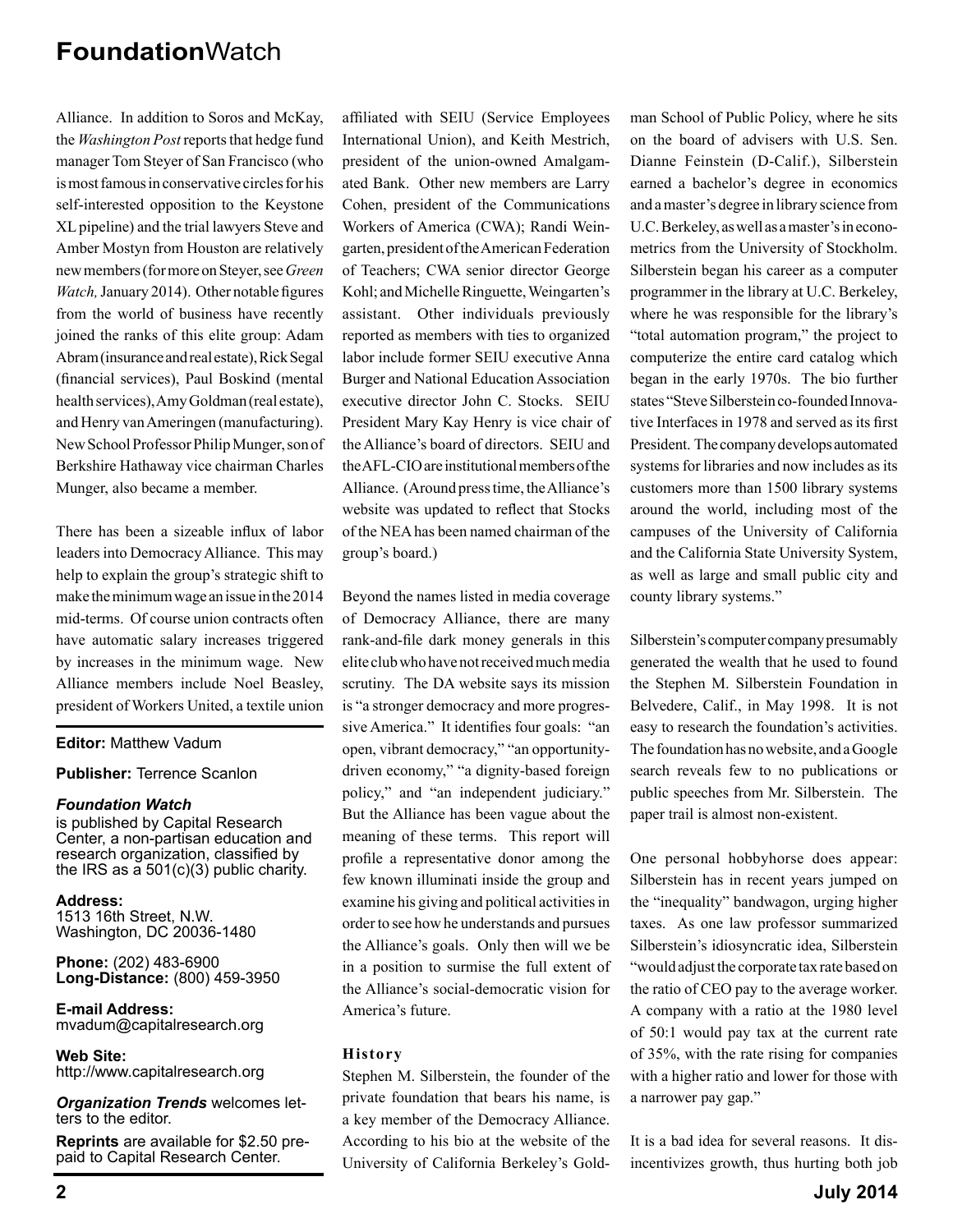

#### **Silberstein was executive producer of** *Inequality for All***, a movie pushing the Left's wealth-redistribution agenda. (screen grab from the movie's promotional website)**

creation and the overall economy. It limits the profit motive, and therefore leads the best quality CEOs to look to other countries for work while simultaneously putting American companies at a disadvantage with their foreign competitors. Having no legal ceiling on CEO pay is the primary reason why the U.S. has the best CEOs in the world -- along with our comparatively strong rule of law, private property, and free markets.

But as part of this crusade, Silberstein last year supported a documentary, *Inequality for All*, described in a friendly review as a "thorough, user-friendly documentary" in which "UC Berkley professor and columnist Robert Reich, aka the Conscience of Liberal America, restages the highlights of his 'Wealth and Poverty' class to explain how and why economic inequality is hurting everyone in the country…. One of the very best Outrage Docs, sure to galvanize debate among believers and detractors alike." Silberstein is credited as the movie's executive producer, which likely means he helped underwrite production.

Silberstein has also signed up with Patriotic Millionaires, a group formed in the 2010 electoral cycle and still active, which publicly asks that its members' taxes be raised. On its website it brags it has staged a debate with

tax-reduction advocate Grover Norquist, "delivered a press conference with the President, and worked shoulder-to-shoulder with the White House to pass the 2012 American Taxpayer Relief Act." The group was set up by the Agenda Project, founded by Erica Payne, a political consultant, former senior official at the Democratic National Committee, and a speaker at the first organizational meeting of donors that led to the Democracy Alliance. Agenda Project is best known for producing the 2011 commercial that attacked Rep. Paul Ryan's (R-Wisc.) budget by showing a grandmother being thrown off a cliff. With greater subtlety, it also launched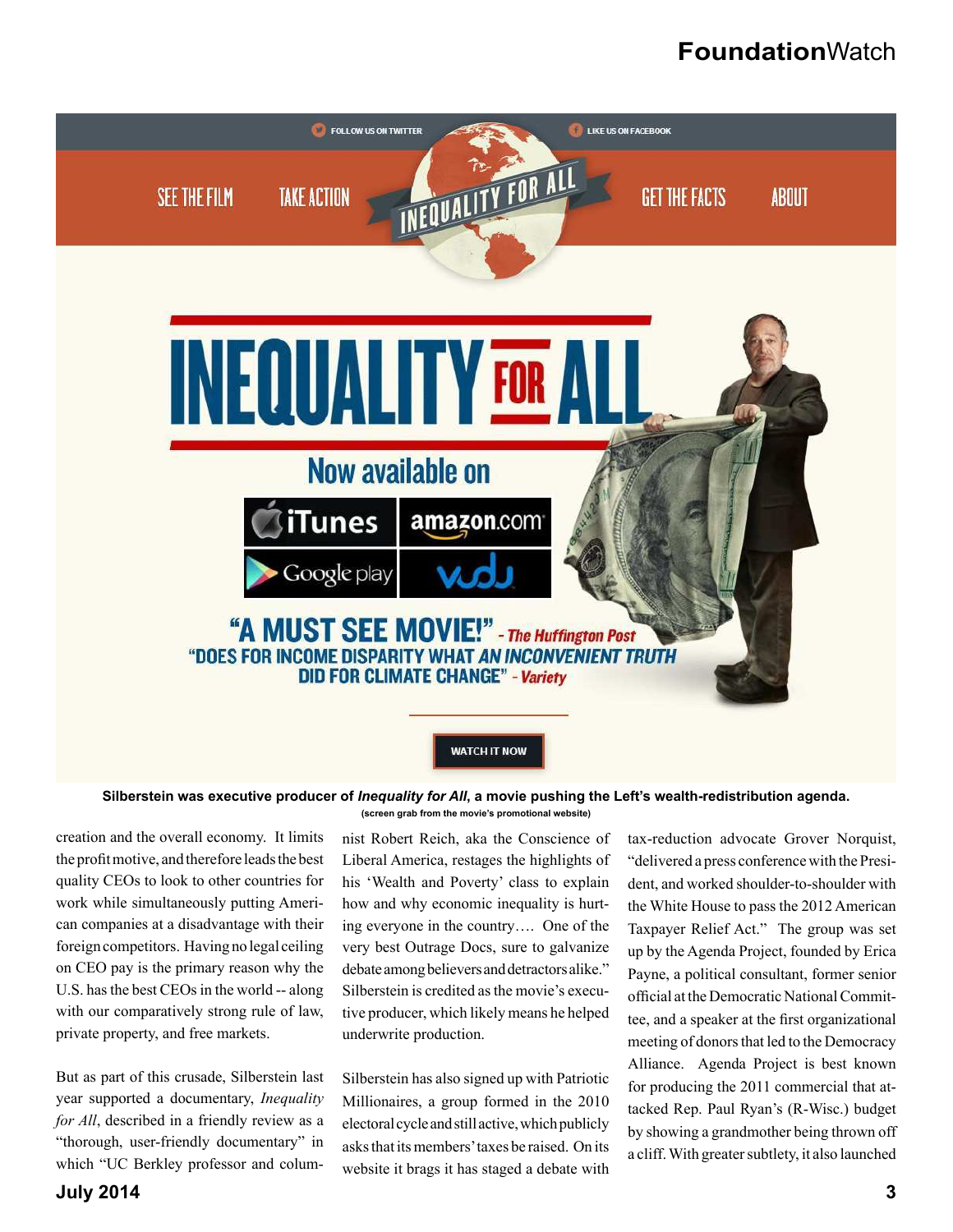a project, "F\*ck Tea," to attack the Tea Party movement.

Perhaps the best way to gain insight into Silberstein's thinking is to review the publicly available financial record and the spending pattern of his foundation, along with his political donations in California and nationally. From these data we can glean something of his vision of the role of government in a liberal democratic political order, and the extent to which he would extend the scope of government regulation into the free operation of markets and autonomous social institutions in order to advance the progressive agenda of subordinating the traditional American notion of justice—the equality of all citizens before the law—into the social-democratic ideal of justice as equality of results.

#### **Finances and Spending**

In its most recent reporting year ending December 2012, the Silberstein Foundation reported assets of \$89,947,653 (book value) and net investment income of \$2,540,027, with \$4,877,175 paid out in gifts, grants, and charitable donations. In 2011, the foundation reported slightly higher assets of \$91,609,664 and net investment income of \$7,683,604, with total giving at \$3,246,970. In 2010, it listed total assets of \$86,577,155 and net investment income of \$1,992,094 with total giving at \$4,327,345. In a nutshell, the foundation fits the pattern of being a small, self-regenerating wellspring of cash that donates roughly as much as it earns each year to far-left causes.

The foundations ranks 1,321st in the FoundationSearch top 10,000 U.S. foundations by assets, and 173rd in the top foundations by assets for the state of California. It is on the lower end of the mid-range in terms of assets. What makes it of interest to conservatives is that it is a private foundation that reflects the aims and interests of one man who happens to be a member of Soros's Democracy Alliance.

So let's examine what the foundation has tried to accomplish with its giving in recent years.

#### **Far Left Media**

Since 2003 the Silberstein Foundation has made five donations since 2003 totaling \$117,590 to Media Matters for America. MMfA is perhaps the most influential nonprofit left-wing media watchdog group. According to The Daily Caller's now famous exposé, MMfA had a direct line in to MSNBC in 2008 and had inside contacts that were capable of directly placing content in the *New York Times*, *Los Angeles Times*, and *Washington Post*, as well as online media such as Huffington Post, Daily Kos, and Salon. Since its founding by erstwhile journalist David Brock in 2004, MMfA has been pushing the ludicrous notion that the mainstream media has a monolithically conservative bias. Since its inception, MMfA has been in a constant state of war, aiming to defame and defund Fox News, Rush Limbaugh, Sean Hannity, Glenn Beck, and Lou Dobbs, to name only a few. Anyone familiar with MMfA's tendentious presentation of facts can empathize with the late Christopher Hitchens who, in reviewing Brock's 2002 memoir, wrote "I would say without any hesitation that he [Brock] is incapable of recognizing the truth, let alone of telling it. The whole book is an exercise in self-love, disguised as an exercise in self-abnegation."

In both 2013 and 2014 Silberstein made identical donations of \$200,000 to American Bridge 21<sup>st</sup> Century, a super PAC devoted to opposition research and tracking Republican candidates that was founded by Brock in 2010. Other notable donors to MMfA in 2013 include Soros (\$500,000), longtime Clinton ally Susie Buell (\$400,000), American Federation of Teachers (\$100,000), AFSCME (\$100,000), SEIU COPE (Committee on Political Education, a PAC) (\$100,000), the Boston law firm of Ropes and Gray (\$25,000), and the Democratic Congressional Campaign Committee (DCCC) (\$46,500). American Bridge 21<sup>st</sup> Century created a project called Correct the Record (CTR), a media and rapid response outfit that is dedicated to defending Hillary Clinton from criticism of her handling of the Benghazi scandal and the progress of Iran toward acquiring nuclear weapons that occurred on her watch as Secretary of State. Former Clinton White House special counsel Lanny Davis announced on Fox News that he will lead a "truth squad" under the auspices of CTR to counter the findings of Rep. Trey Gowdy's (R-S.C.) select committee investigation of Benghazi.

Since 2008 the Silberstein Foundation has donated \$650,000 to the *American Prospect*, a left-wing magazine whose columnists regularly argue for the standard progressive agenda: single-payer healthcare, amnesty for illegal immigrants, same sex marriage, coal-killing environmental regulations, and card-check legislation to take away the right to a private ballot when workers decide whether to unionize.

Since 2002 the philanthropy has donated \$800,000 to "Democracy Now," a far-left radio news program that features anti-American radical Amy Goodman, among others. "Democracy Now" also receives substantial funding from Soros, Tides, and the Ford Foundation. This giving can truly be called philanthropic because left-wing talk radio has never been able to garner a large enough audience to sustain itself by selling advertisements.

#### **Far-left Activist Groups and T h i n k Ta n k s**

Since 2005 the Silberstein Foundation has given \$55,000 to the Tides Foundation, apparently at the request of the Democracy Alliance. Tides was founded in 1976 by far-left activist Drummond Pike, and along with its sister philanthropy, the Tides Center, it is second only to Soros's billion-dollar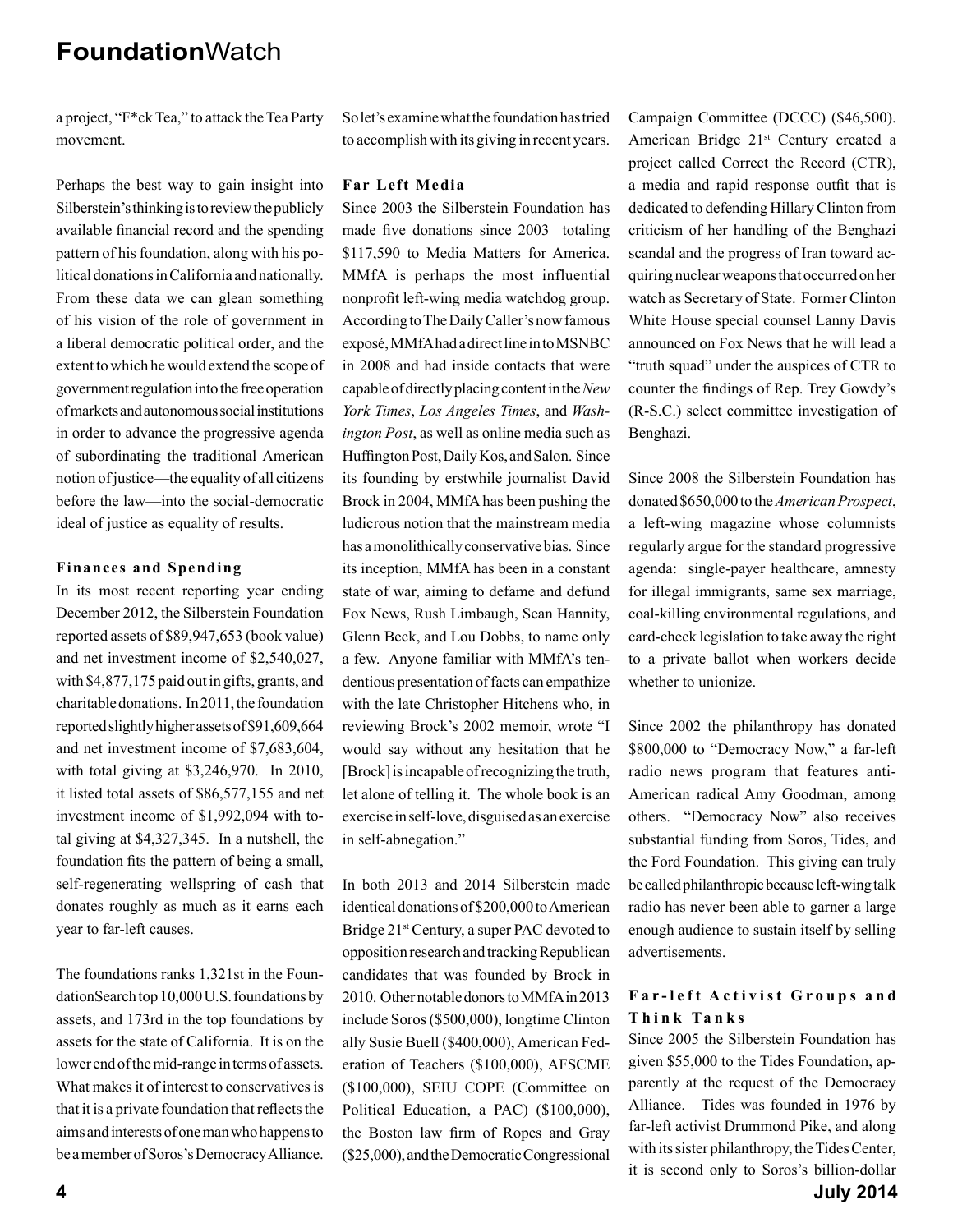Open Society Foundations (formerly known as Open Society Institute) as the preeminent funder of far-left activist groups over the past 20 years. To appreciate the magnitude of the far left's advantage in so-called "dark money," consider that Open Society's net assets were \$1,007,665,737 in 2011 and that year it awarded \$33,616,565 in grants. Net assets for the Tides Foundation were \$135,525,497 in 2011 and grants awarded came to \$91,939,822, while net assets for the Tides Center were \$75,030,551 in 2011 and grants awarded came to \$19,341,827.

Compare these 2011 figures to the larger 2012 presidential year figures for the Charles Koch Foundation (assets: \$276,881,787; total giving: \$14,920,448) and David Koch Charities (assets: \$60,567,797; total giving: \$10,500,000). In short, Tides alone outspends the Kochs, while at the same time Soros is making them look poor, and the money from the Ford Foundation, Pew Charitable Trusts, and many others constitutes a torrent of money for left-wing 501(c) (3)s, 501(c)(4)s, 527s, and super PACs. The mainstream media simply chooses to ignore the Left's vast advantage in dark money, in favor of echoing repeated over-the-top attacks on the Kochs made on the floor of the Senate by Majority Leader Harry Reid (D-Nev.).

The Silberstein Foundation has given \$1,150,000 to the Center for American Progress (CAP) since 2001. With Soros as a key initial funder, CAP was launched in 2003 in the hope of creating a progressive think tank to rival conservative groups like the Heritage Foundation, the American Enterprise Institute, and the Cato Institute. With former Clinton White House Chief of Staff John Podesta at the helm, CAP has been staffed by a large number of Clintonistas and is often referred to as the Clinton White House in exile. (At the beginning of 2014, Podesta left behind his active leadership role at CAP to become a senior adviser in the Obama White House.) In recent years, CAP has served

as an echo chamber for the Obama White House. There is little to no daylight between CAP and the Obama administration on the issues of Keynesian economic "stimulus," tax increases, comprehensive immigration reform, gun control, and EPA's destruction of the coal industry. (CAP was profiled in the May 2007 and February 2011 issues of *Organization Trends*.)

The wonks at CAP have helped to propagate the false and destructive class warfare narrative of extreme income inequality in America. in spite of the unprecedented surge in the standard of living for the poor in America over the last century, and the creation of a large and affluent middle class, and the greatest social mobility in human history. Numerous studies have shown that the distribution of income earners by quintile over the  $20<sup>th</sup>$ century remained stable.

Moreover, economist Thomas Sowell regularly makes the point that, if one looks at individuals instead of categories, a person born in the poorest fifth of the income distribution (the bottom quintile) has a 50 percent chance of getting to the middle of the middle quintile in his or her own lifetime. No society has ever achieved anything like this level of social mobility, but the Left will let nothing stand in the way of its ugly, envy-laden class warfare narrative.

The Silberstein Foundation has donated \$300,000 to the Campaign for America's Future since 2001. CAF is a  $501(c)(4)$  led by Sixties radicals Robert Borosage and Roger Hickey that was founded in 1996. It currently advocates higher taxes, increased social spending, and single payer-health care (for more on the group and its leaders, see *Organization Trends*, March 2013).

The foundation has donated \$471,000 to Demos since 2004. Demos is a nonprofit that presses state and federal legislators to increase taxes on the rich, especially on the top 1 percent, and to hike corporate taxes as a strategy to strengthen the middle class. Demos also advocates for "redistribution" through increased transfer payments in Social Security, disability, and Medicare, and through legislating the "Buffet rule" on income taxes and tax credits targeted to the poor. The policy wonks at Demos are unfazed by the fact that the top 2 percent of income earners pay 40 percent of income taxes, the top 6 percent pay 60 percent of the taxes, the top 20 percent pay over 80 percent and about half of all Americans pay no income taxes at all. On the legislative front, Demos works to promote measures to establish same-day voter registration, to block voter ID laws, and to grant felons the right to vote. Demos staff generally favor expanding global governance, e.g., by supporting efforts like the job-killing Kyoto Protocol on carbon dioxide emissions and the UN Millennium Project to cajole rich countries to boost their developmental assistance donations to 0.7 percent of yearly GNP (the current issue of *Organization Trends* profiles Demos in depth.)

Common Cause, a Soros-funded group that focuses on campaign finance reform, gutting the military to increase welfare and environmental spending, and the "fairness doctrine" that would force privately owned radio stations to take a loss by mandating equal time for liberal talk shows, received \$100,000 in 2007 from the Silberstein Foundation. The group continues to disparage the Supreme Court ruling in the *Citizens United* case. This is because it allows corporations to donate unlimited amounts anonymously to super PACs that advocate on behalf of causes or candidates while barring them from coordinating with campaigns (the May 2014 *Organization Trends* profiles Common Cause).

#### **Judicial Activism**

The Silberstein Foundation has donated \$3.45 million to the Alliance for Justice (AfJ) since 2010. AfJ's mission is to promote the appointment and confirmation of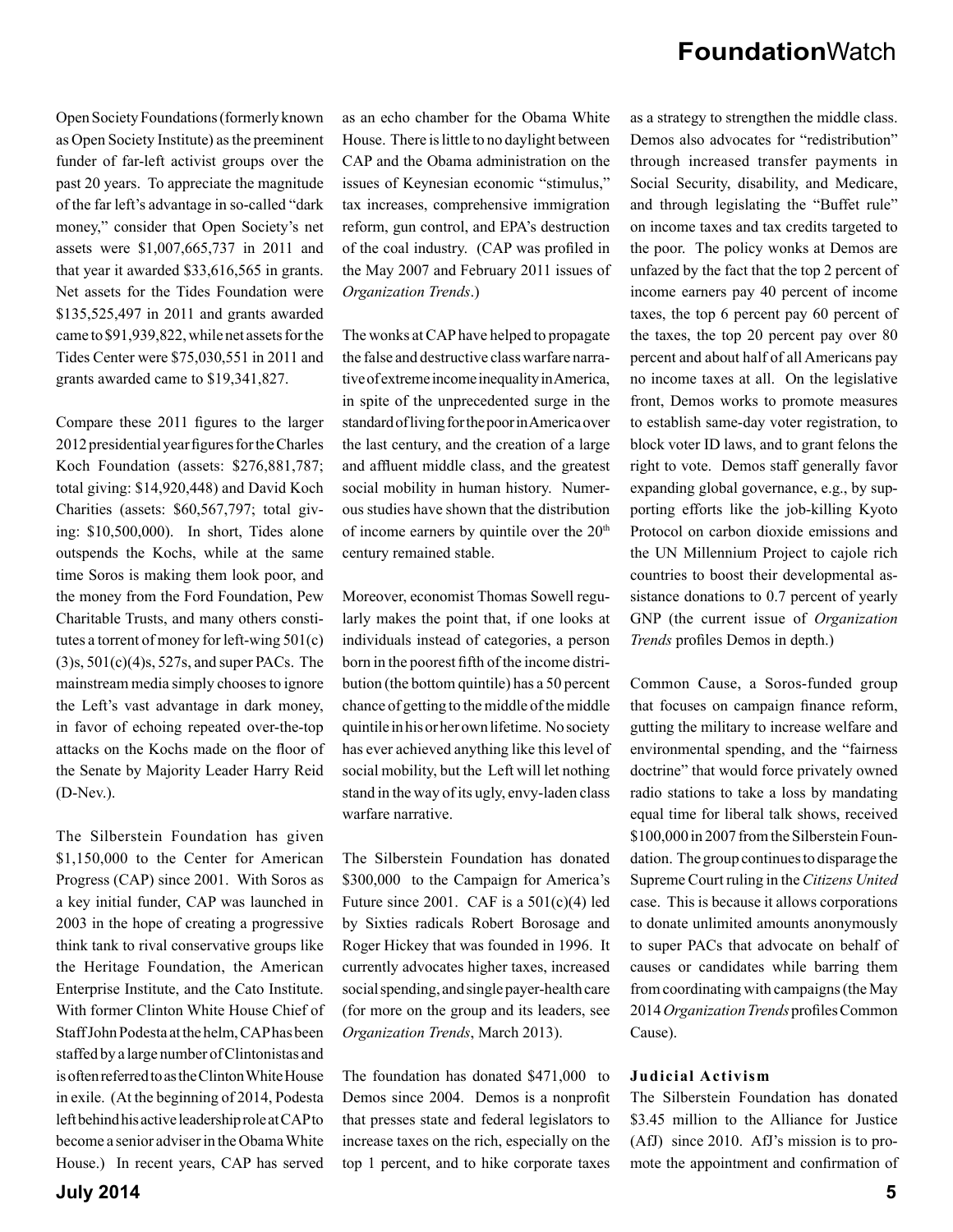liberal judges who practice judicial activism in order to achieve social outcomes, i.e., socalled social justice and equality of results. It also works to block conservative judicial nominees who believe it is possible to discern the original content and principles of the Constitution, who support the Madisonian principle of limited federal government, and who believe in the general principle of justice as equality before the law. The AfJ is best known for assisting in the organized publicity campaign to "bork" Justice Robert Bork's nomination in 1987, for supporting Anita Hill in her attempt to slander Supreme Court Justice Clarence Thomas during his confirmation hearings in 1991, and for helping to block dozens of President George W. Bush's nominees to the federal bench.

The Silberstein Foundation donated \$200,000 in 2002 to the Brennan Center for Justice at New York University and has continued to make five-figure grants to it. The Center is a hotbed of activism for the promotion of the doctrine of the "living" Constitution. It advances the kind of activist jurisprudence that was first outlined in President Woodrow Wilson's "What is Progress?" speech, in which Wilson explicitly subordinates both the individual rights elaborated in the Declaration of Independence and the system of checks and balances in the Constitution, to the criteria of present economic needs and arbitrarily chosen social goals that are deemed vital to the general welfare by government administrators–with or without consent of the duly elected representatives of the people. (*Organization Trends* profiled the Brennan Center in April 2014.)

#### **Green Energy**

The Silberstein Foundation gave \$500,000 in 2003, \$250,000 in 2007, and occasional fivefigure grants thereafter to the Apollo Alliance, an extreme environmentalist group that grew out of the Tides network and the Campaign for America's Future. The group uses the green agenda to mask its push to expand the welfare state and increase government

regulation of the economy and civil society. The group claims, "Working with our coalition of labor, business, environmental and community leaders we will reduce carbon emissions and oil imports, spur domestic job growth and position America to thrive in the 21st Century economy."

Apollo Alliance was responsible for drafting the \$86 billion green jobs portion of the \$787 billion so-called stimulus package known as the American Recovery and Reinvestment Act of 2009. This stimulus didn't manage to stimulate anything, except the \$17 trillion national debt, and participation in the labor force remains stuck at its lowest point since the Carter administration. The Left's fantasy of a competitive green energy sector invariably leads either to mass layoffs or a wave of multi-million dollar bankruptcies in green companies like Solyndra, many of which were linked to high-value donors to Obama's 2008 campaign. Heritage Foundation research cites 1,900 waste, fraud, and abuse investigations into all the stimulus energy projects, green or not, with 600 criminal convictions as of Oct. 18, 2012. (For more on the Apollo Alliance, see *Green Watch*, November 2012.)

#### **Political Activity**

The Center for Responsive Politics currently lists Silberstein as number 15 on the list of the top individual donors to "Federally Focused 527 Organizations" in the current election cycle. The \$115,000 he has given consists of donations to EMILY's List (\$75,000), Emerge America (\$20,000), and the Progressive Change Campaign Committee (\$20,000). EMILY's List is a group that funds female Democratic political candidates who oppose any and all limits on abortion; the acronym stands for "early money is like yeast."

In 2013, Silberstein donated \$100,000 to the House Majority PAC, and gave \$32,400 to the Democratic Congressional Campaign Committee, along with \$32,400 to the Democratic Senatorial Campaign Committee in 2014. In 2013, he donated \$25,000 to the Ready for Hillary PAC, and gave smaller sums to a slew of candidates in 2013-2014, including U.S. Sens. Cory Booker (D-N.J.), Kay Hagan (D-N.C.), and U.S. Rep. Keith Ellison (D-Minn.).

In a manner of speaking, Silberstein has provided his own data on his political giving in the state of California through the agency of the Center for Investigative Reporting (CIR). He has donated \$505,000 to the CIR since 2008. The CIR manages the Data Center and produces the CaliforniaWatch.org website, which provides information on political donations in the Golden State.

Silberstein's California donations since 2001 total \$1,335,000. About half (\$625,000) went to the Democratic Party of California between 2006 and 2011. Gov. Jerry Brown has received donations totaling \$29,500 since 2009, while Lt. Gov. Gavin Newsom received \$5,000 in 2010. The far-left Attorney General Kamala Harris has received \$11,500 since 2009.

#### Breaking the Constitution's **E l e c t o r a l M a c h i n e r y**

Perhaps what best reveals Silberstein's political intentions is his significant donation of \$500,000 since 2009 to the National Popular Vote Institute and the fact that he, though publicity shy, sits on its board. The Institute is part of the Left's forceful attempt to abolish the Electoral College without amending the U.S. Constitution. The Institute's objective is to achieve direct popular election of the president by establishing an interstate compact between the roughly 11 large states that would be needed for presidential candidates to win 270 electoral votes. The compact, it is believed, would then force the remaining states to comply with the compact without any say in the matter. Not surprisingly, this unconstitutional compact has only been ratified in the state legislatures of the bluest states: California, Hawaii, Illinois, Maryland,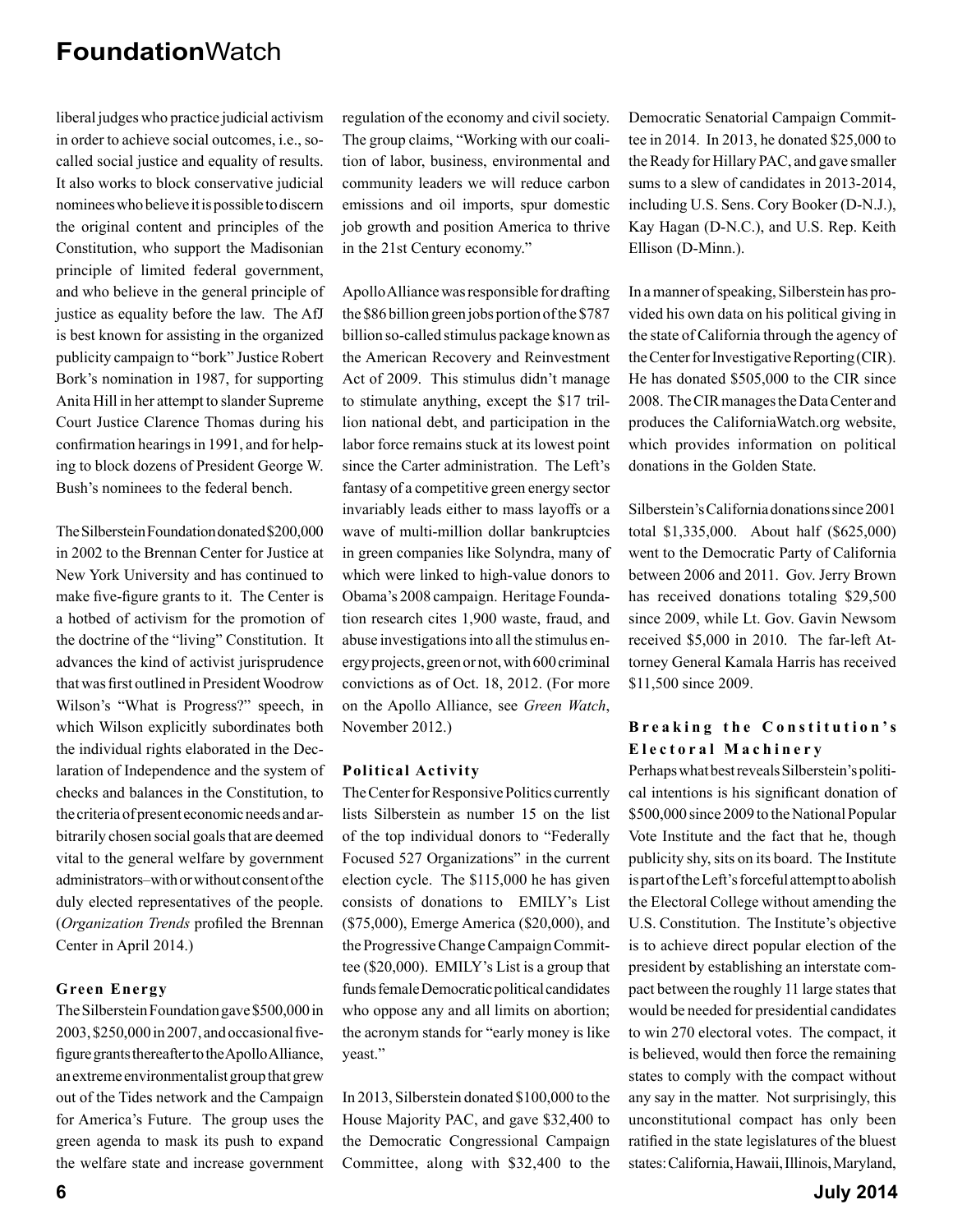Massachusetts, New Jersey, New York, Rhode Island, Vermont, and Washington, along with the District of Columbia.

As Hans von Spakovsky of the Heritage Foundation observes, the compact clearly violates the Compact Clause of the Constitution, which provides, "No State shall, without the Consent of Congress … enter into any Agreement or Compact with another State." He argues the change would lead to narrower margins of victory in presidential elections, decreased presidential legitimacy, more recounts, increased voter fraud, and more frequent electoral litigation. More importantly, candidates would campaign only in large population centers—where, by coincidence, the Left's electoral strength is greatest—leaving small and medium states to have no say in the election of the president.

Spakovsky explains that the Framers of the Constitution didn't establish a national popular vote for president because they wisely wanted to balance power between the federal government, headed by the president, and the state governments. That is why the Framers blended the proportional representation of citizens and the direct representation of states in the Electoral College, which assigns each state electors equal to the number of representatives and senators it has in Congress.

The Left's campaign for a national popular vote is an attempt to let a majority faction utterly dominate the sovereignty of the individual states and the rights of minorities, and thus to transform the American polity from a representative republic into a direct democracy under a centralized administrative state.

#### **Conclusion**

The philanthropic and political donations of the Stephen M. Silberstein Foundation demonstrate how one significant member of George Soros's Democracy Alliance understands the four stated goals of this secretive organization. This will allow us to decode the group's leftist Orwellian doublespeak.

To judge from the Silberstein Foundation's spending patterns, "an opportunity-driven economy" means bankrolling think tanks like Center for American Progress and Demos that support higher taxes on the rich, schemes of wealth redistribution, single-payer socialized medicine, and unduly burdensome regulatory control of energy markets designed to kill the coal industry (and natural gas next). "A dignity-based foreign policy" entails supporting Media Matters' Correct the Record campaign to obfuscate the findings of the House select committee on the cover-up of the Benghazi attack, leaving the families of four dead Americans without justice and the American public without an explanation.

It appears from the foundation's support for the Alliance for Justice and the Brennan Center, that in its view "an independent judiciary" means adopting a jurisprudence based on the concept of "the living Constitution," according to which the nation's founding principles and the Constitution's system of checks and balances are outdated and optional unless they can be harnessed to achieve "the common task and purpose" of the evolving social organism. In this view, the Constitution just means whatever judges claim is in the economic or social interest of the country. The radically egalitarian goal is to invoke the General Welfare Clause and the rhetoric of the common good in order to legitimate government regulation of markets, social institutions, and individual freedoms. Traditional due process is to be replaced by what leftist scholars euphemistically call "substantive due process."

Lastly, supporting "an open, vibrant democracy" means bankrolling the national popular vote movement in order to do away with federalism and the legitimate authority of the states. The national popular vote is an unconstitutional attempt by the Left to transform America from a representative republic into a direct democracy that fits the original ancient Greek notion of democracy, i.e., *demokrateia* meaning mob rule, as opposed to a *politeia* which enjoys constitutional government. For populist demagogy and undiluted majoritarianism are the only means by which the Left can complete the assimilation of the state governments into an all-encompassing socialized state along the lines of European social democracies.

It is not surprising that a member of George Soros's Democracy Alliance runs a foundation that backs the full spectrum of leftist groups striving to implement extreme Keynesian spending and regulatory policies, to pervert the original meaning and manifest tenor of the Constitution, and to exploit a national popular vote as an extra-constitutional means to secure permanent Democratic Party control of the presidency. Stephen M. Silberstein has joined the ranks of the leftist establishment, but the Marxist-inspired students of Berkeley in the 1960s can be rightfully proud of their fellow alumnus.

*Jonathan Hanen is a freelance writer and political consultant based in Washington, D.C. A native of Connecticut, he earned his Ph.D. in philosophy from Boston University.*

*FW*



**Your contribution to advance our watchdog work is deeply appreciated.** 

**Many thanks.** 

**Terrence Scanlon President**